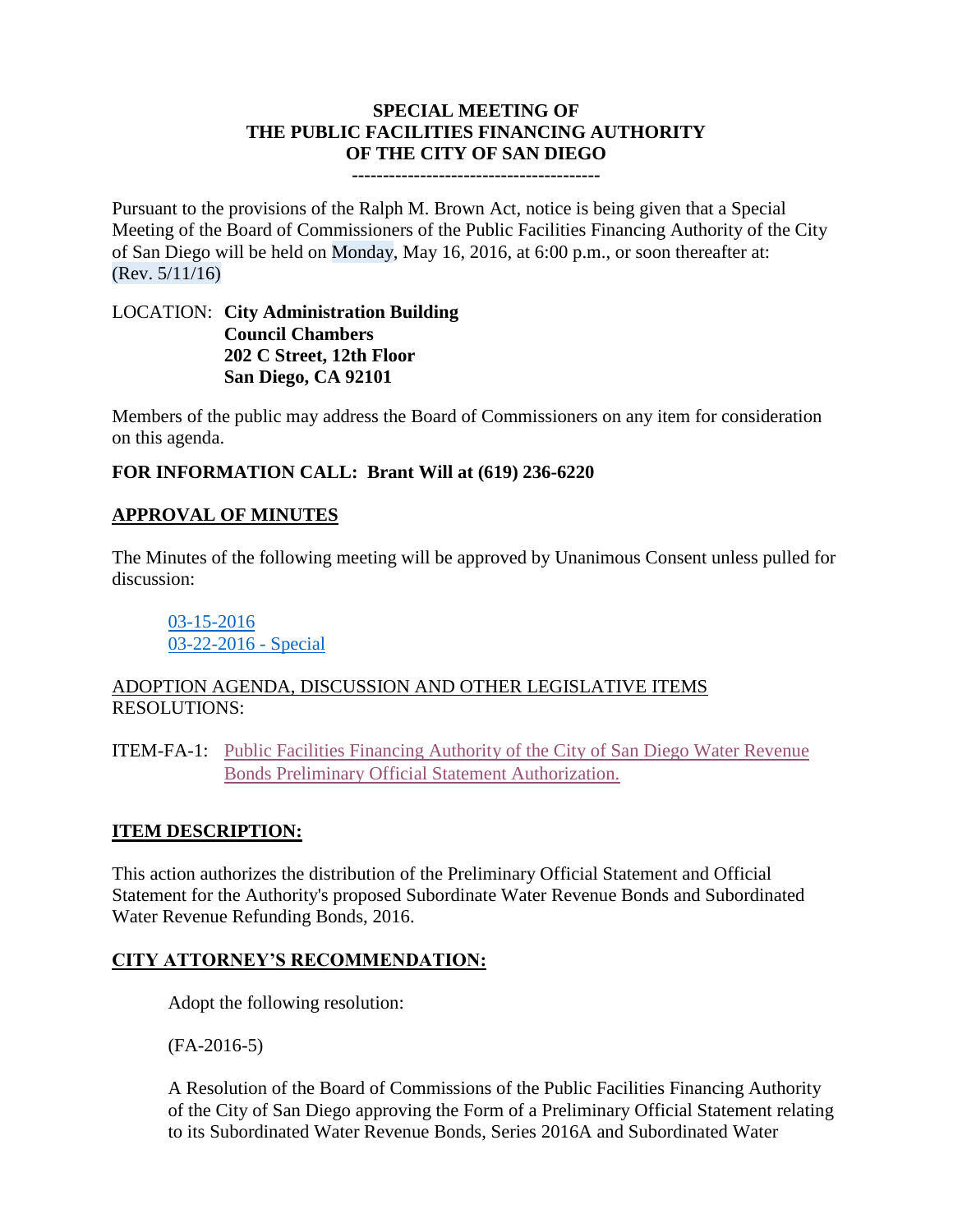Revenue Bonds, Refunding Series 2016B (Payable Solely from Subordinated Installment Payments Secured by Net System Revenues of the Water Utility Fund of the City of San Diego); authorizing the execution, delivery and distribution of an Official Statement for such issue of Bonds; and approving certain other actions in connection therewith.

### **SUPPORTING INFORMATION:**

#### FISCAL CONSIDERATIONS:

The pricing and closing of the 2016 Water Revenue Bonds would be subject to market conditions and the fulfillment of the City's net present value savings threshold of at least 4% for advance economic refundings and 3% for current refundings for the portion of the 2016 Bonds. Based on current market conditions, approximately \$565 million in outstanding 2009A, 2009B, and 2010A Bonds are expected to be refunded. This advance refunding ("Series 2016B Bonds") could provide a cumulative debt service savings to the Water System of approximately \$102 million, for an average annual savings of approximately \$4.2 million over the remaining life of the bonds, Fiscal Years 2017-2040. The net present value (NPV) savings is estimated at 12%. With the refunding, the new total debt service of the Series 2016B Bonds is \$806 million compared to \$908 million of the refunded bonds.

In addition, approximately \$11.6 million in outstanding principal payments for one State Revolving Fund (SRF) Loan is expected to be refunded. The current full refunding of the SRF Loan could provide cumulative loan repayment savings of approximately \$2.1 million, for an average annual savings of approximately \$211,110 in Fiscal Years 2017-2026. The NPV savings is estimated at 4.5%.

The new money CIP Bonds will provide \$80 million in construction fund proceeds for Water System CIP expenditures. The \$80 million funding is provided with the release of \$34 million from the Debt Service Reserve Funds and a new borrowing ("Series 2016A Bonds") of \$46 million. The average annual debt service for the Series 2016A Bond issuance is estimated to be \$2.5 million for Fiscal Years 2017-2046 (based on net new money proceeds) and estimated to have an All-in True Interest Cost of 3.41%.

The estimated costs of issuance for the 2016 Water Revenue Bonds offering including the underwriting syndicate fees and additional proceeds due to rounding are \$853,000. The estimated interest cost and debt service savings reflected above are inclusive of the costs of issuance.

#### PREVIOUS COUNCIL AND/OR BOARD ACTION:

On January 27, 2016, Debt Management presented the 2016 Water Revenue Bonds (Capital Improvement Projects & Advance Refunding Opportunity) item to the Budget and Government Efficiency Committee. The Budget and Government Efficiency Committee forwarded the item to the City Council for approval.